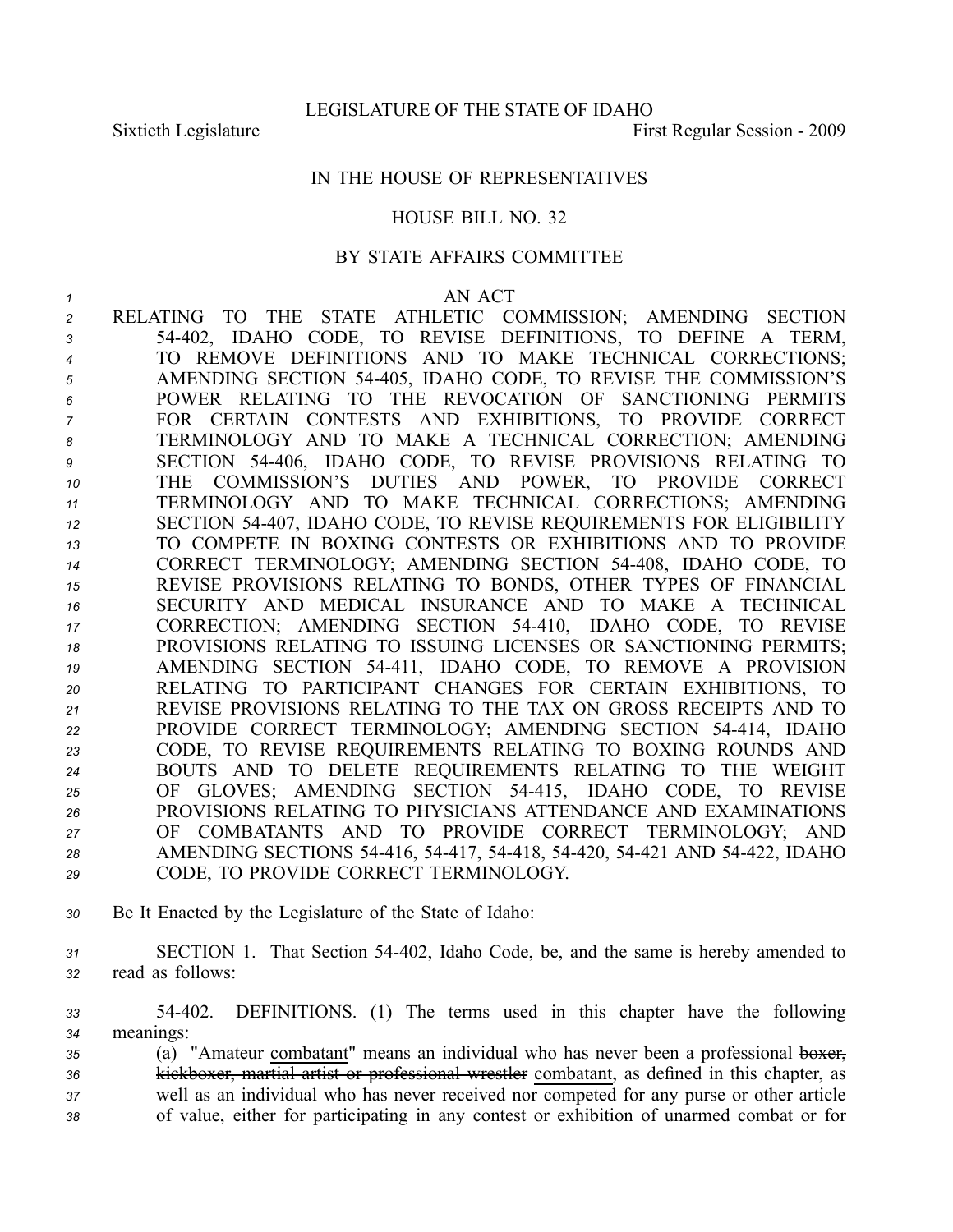the expenses of training therefor, other than <sup>a</sup> noncash prize which does not exceed fifty dollars (\$50.00) in value. (b) "Applicant" means any individual, club, association, corporation, partnership, trust or other business entity which submits an application to the commission for <sup>a</sup> license or permit pursuan<sup>t</sup> to this chapter. (c) "Booking agent" means persons who act as bookers, agents, agencies and representatives who secure engagements and contracts for **boxers** combatants. (d) "Boxing" means the pugilistic act of attack and defense with the fists, practiced as <sup>a</sup> sport. The term includes all variations of the spor<sup>t</sup> permitting or using other parts of the human body to deliver blows upon an opponen<sup>t</sup> including, but not limited to, the foot, knee, leg, elbow or head. "Boxing" includes, but is not limited to, kickboxing and martial arts but does not include professional wrestling. (e) "Broadcast" means any audio or visual transmission sent by any means of signal within, into, or from this state, whether live or taped or time delayed, and includes any replays thereof. (f) "Bureau" means the Idaho bureau of occupational licenses. 17 (g) "Closed-circuit telecast" means any telecast of professional boxing contests, professional boxing exhibitions or professional wrestling exhibitions which is not intended to be available for viewing without the paymen<sup>t</sup> of <sup>a</sup> fee, collected or based upon each telecast viewed, or for the privilege of viewing the telecast. (h) "Club" means an incorporated or unincorporated association or body of individuals voluntarily united and acting together for some common or special purpose. (i) "College" and/or "university" means: (i) An educational institution of higher learning that typically grants associate's, bachelor's, master's or doctorate degrees; (ii) A division or school of <sup>a</sup> university; and (iii) As used in this chapter, also includes educational institutions known as junior 28 colleges, community colleges and professional-technical schools. (j) "Combatant" means an individual who takes par<sup>t</sup> as <sup>a</sup> competitor in <sup>a</sup> contest or exhibition. (k) "Commission" means the state athletic commission. (kl) "Commissioner" means the state athletic commissioner. (lm) "Contest" means <sup>a</sup> match in which the participants strive earnestly in good faith to *<sup>34</sup>* win. (m) "Contestant " means an individual who takes par<sup>t</sup> as <sup>a</sup> competitor in <sup>a</sup> boxing contest, boxing exhibition or wrestling exhibition. (n) "Corner person" means, but shall not be limited to, a trainer, a second, or any other individual who attends the contestant combatant during <sup>a</sup> match. (o) "Exhibition" means an engagemen<sup>t</sup> in which the participants show or display their skill without necessarily striving to win, such as <sup>a</sup> wrestling match between professional wrestlers or boxing match <sup>a</sup> contest where contestants combatants are sparring. (p) "Judge" means an individual other than <sup>a</sup> referee who shall have <sup>a</sup> vote in determining the winner of any contest. (q) "Kickboxing" means any form of competitive pugilistic contest or exhibition in which blows are delivered with the hand and any par<sup>t</sup> of the foot.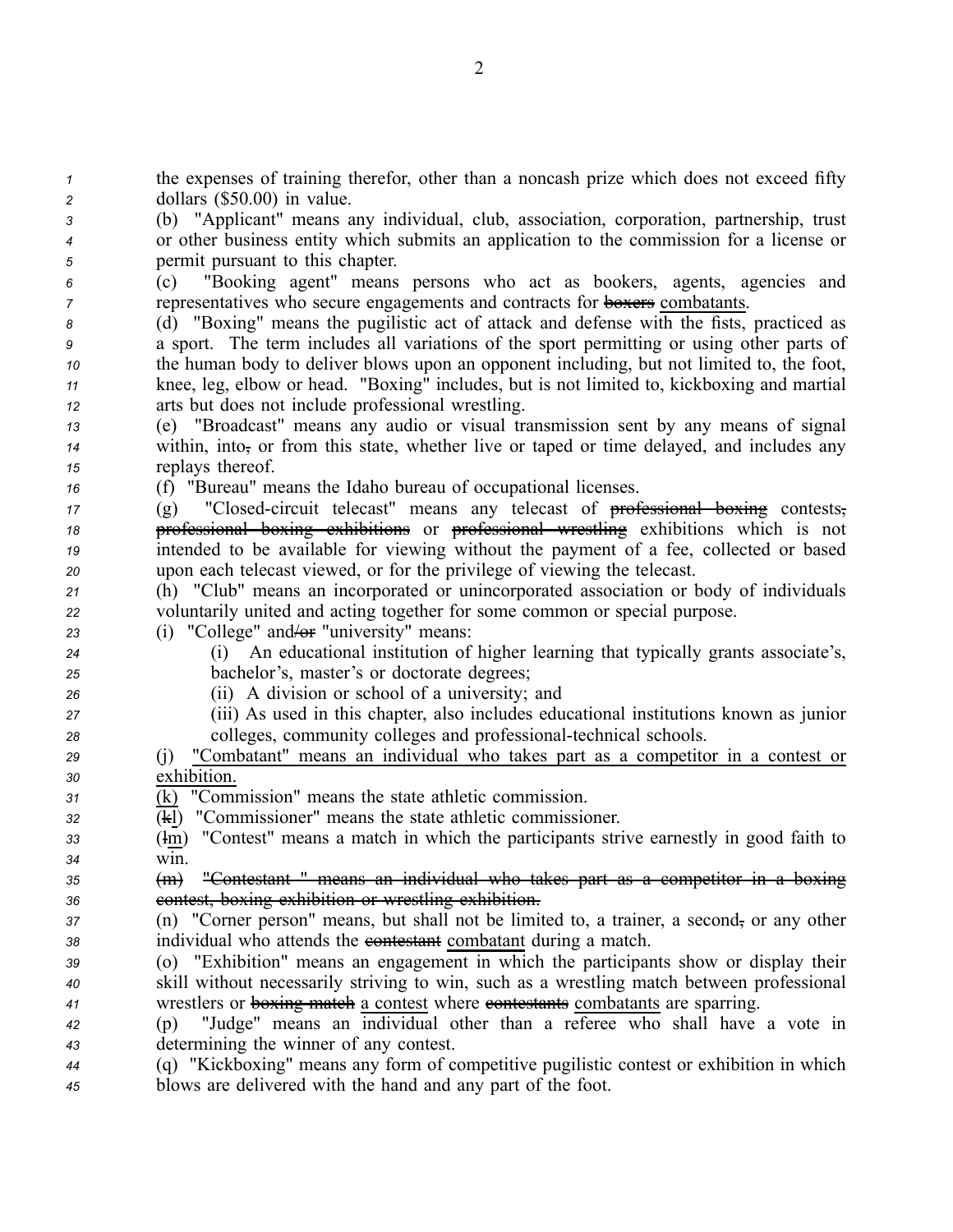(r) "License" means <sup>a</sup> certificate issued by the commission to participants of sanctioned professional contests and exhibitions or amateur contests and exhibitions which are not exemp<sup>t</sup> from regulation under section 54406(3), Idaho Code, which is required for participation in such events.

*<sup>5</sup>* (s) "Licensee" means <sup>a</sup> person who has been issued <sup>a</sup> license by the commission.

*<sup>6</sup>* (t) "Manager" means <sup>a</sup> person who controls or administers the affairs of any professional *7* contestant combatant. The term "manager" includes a person acting as a booking agent or *<sup>8</sup>* <sup>a</sup> person acting as the representative of <sup>a</sup> manager.

*<sup>9</sup>* (u) "Martial arts" means any form of karate, kung fu, tae kwon do, sumo, judo or any *10* other system or form of combat or self-defense art.

 (v) "Matchmaker" means <sup>a</sup> person who brings together or induces contestants combatants regulated by the commission to participate in contests or exhibitions regulated by the commission or <sup>a</sup> person who arranges contests or exhibitions regulated by the commission.

*<sup>15</sup>* (w) "Participant" means any person who is required by this chapter to be licensed by *<sup>16</sup>* the commission in connection with taking par<sup>t</sup> in or being associated with <sup>a</sup> contest or *<sup>17</sup>* exhibition regulated by the commission.

*<sup>18</sup>* (x) "Person" means any individual, partnership, limited liability company, club, *<sup>19</sup>* association, corporation, organization, secondary school, college, university, trust or other *<sup>20</sup>* legal entity.

*<sup>21</sup>* (y) "Physician" means an individual licensed under the laws of this state to engage in the *<sup>22</sup>* general practice of medicine or osteopathic medicine.

 (z) "Professional boxer combatant" means an individual eighteen (18) years of age or 24 older who participates as a contestant competitor in a boxing event contest or exhibition for money, prizes, or purses, or who teaches, instructs, or assists in the practice of boxing unarmed combat or sparring as <sup>a</sup> means of obtaining pecuniary gain.

*27* (aa) "Professional contest and professional exhibition" means any boxing match contest or **28** wrestling exhibition conducted within this state involving professional boxing or wrestling 29 contestants combatants.

 (bb) "Professional wrestler" means an individual eighteen (18) years of age or older who participates as <sup>a</sup> contestant in <sup>a</sup> wrestling exhibition for money, prizes, or purses, or who teaches, instructs, or assists in wrestling exhibitions as <sup>a</sup> means of obtaining pecuniary *<sup>33</sup>* gain.

*34* (ce) "Professional wrestling" means an activity<del>, other than boxing,</del> in which contestants *35* combatants struggle hand-to-hand primarily for the purpose of providing entertainment to *<sup>36</sup>* spectators and which does not comprise <sup>a</sup> bona fide athletic contest or competition.

 (ddcc) "Promoter" means any person including an owner, officer, partner, member, director, employee or shareholder thereof, who produces, arranges or stages any professional wrestling exhibition, any professional contest or exhibition, or any amateur contest or exhibition which that is not exemp<sup>t</sup> from regulation pursuan<sup>t</sup> to section 54406(3), Idaho Code.

*<sup>42</sup>* (eedd) "Pugilistic" means an act related to the skill or practice of fighting with the fists.

*<sup>43</sup>* (ffee) "Purse" means the financial guarantee or any other remuneration or thing of value *<sup>44</sup>* for which <sup>a</sup> person participates in <sup>a</sup> professional boxing contest, professional boxing *<sup>45</sup>* exhibition or professional wrestling exhibition.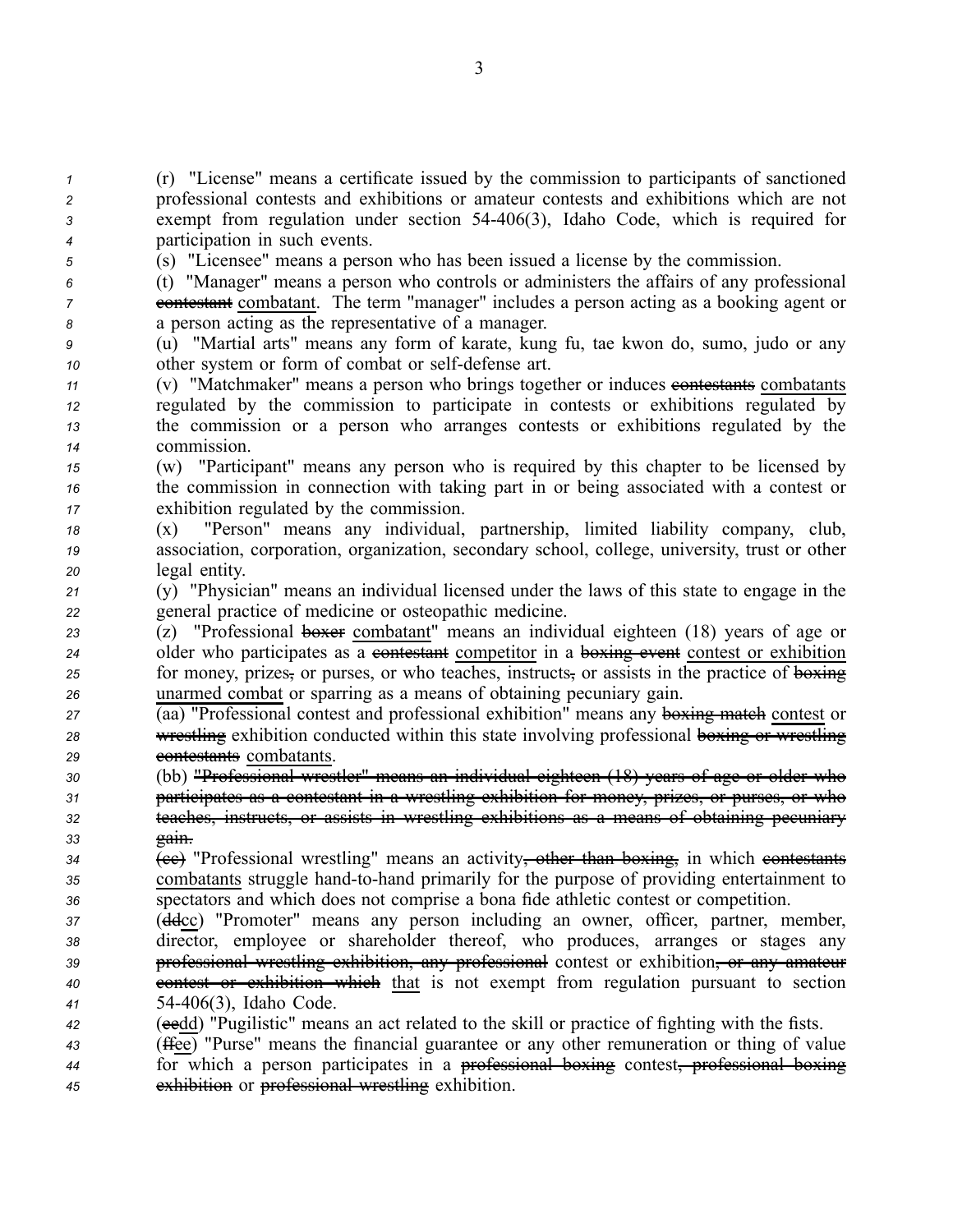*<sup>1</sup>* (ggff) "Ring official" means any individual who performs an official function during the *<sup>2</sup>* progress of <sup>a</sup> regulated contest or exhibition including, but not limited to, timekeepers, *<sup>3</sup>* judges, referees and attending physicians.

 (hhgg) "Sanctioning permit" means <sup>a</sup> license issued by the commission to <sup>a</sup> promoter <sup>5</sup> which authorizes the holding of contests and exhibitions<del>, kickboxing contests and</del> exhibitions, martial arts contests and exhibitions or professional wrestling contests and exhibitions.

8 (iihh) "Secondary school" shall means a school which, for operational purposes, is *<sup>9</sup>* organized and administered on the basis of grades seven (7) through twelve (12), *<sup>10</sup>* inclusive, or any combination thereof.

*<sup>11</sup>* (jjii) "Sparring" means to engage in <sup>a</sup> form of boxing with jabbing or feinting movements, 12 and the exchange of few heavy blows unarmed combat, such as occurs in a practice or *<sup>13</sup>* exhibition match.

- *<sup>14</sup>* (kkjj) "Trainer" means an individual who assists, coaches or instructs any unarmed *<sup>15</sup>* combatant with respec<sup>t</sup> to physical conditioning, strategy, techniques or preparation for *<sup>16</sup>* competition in contests or exhibitions which are not exemp<sup>t</sup> from regulation pursuan<sup>t</sup> to *<sup>17</sup>* section 54406(3), Idaho Code.
- 18 (Hkk) "Unarmed combat" means a fight or contest between individuals or groups without *<sup>19</sup>* the use of weapons other than the natural appurtenances of the human body.

*<sup>20</sup>* (2) To the extent the commission deems pertinent, any specialized term not otherwise *<sup>21</sup>* defined in this chapter may be defined by rule.

*<sup>22</sup>* SECTION 2. That Section 54405, Idaho Code, be, and the same is hereby amended to *<sup>23</sup>* read as follows:

 54405. SANCTIONING PERMIT FOR BOXING, KICKBOXING, MARTIAL ARTS AND WRESTLING EVENTS AMATEUR AND PROFESSIONAL CONTESTS AND EXHIBITIONS – TELECASTS. The commission shall have power to issue and for cause to immediately revoke any sanctioning permit to conduct boxing amateur and professional contests and exhibitions, kickboxing contests and exhibitions, martial arts contests and exhibitions, or wrestling contests and exhibitions, including <sup>a</sup> simultaneous telecast of any live, current or spontaneous contests and exhibitions on <sup>a</sup> closedcircuit telecast within this state, whether originating in this state or elsewhere, and for which <sup>a</sup> charge is made, as herein provided under such terms and conditions and at such times and places as the commission may determine. Such permit shall entitle the holder thereof to conduct contests and exhibitions under such terms and conditions and at such times and places as the commission may determine. In case the commission shall refuse to gran<sup>t</sup> <sup>a</sup> permit to any applicant, or shall cancel any permit, such applicant, or the holder of such canceled permit shall be entitled, upon application, to <sup>a</sup> hearing to be held not less than sixty (60) days after the filing of such order at such place as the commission may designate; provided however, that it has been found by <sup>a</sup> valid finding and such finding is fully set forth in the order, that the applicant or permittee has been guilty of any felony or of disobeying any provision of this chapter, such hearing shall be *<sup>41</sup>* denied.

*<sup>42</sup>* SECTION 3. That Section 54406, Idaho Code, be, and the same is hereby amended to *<sup>43</sup>* read as follows: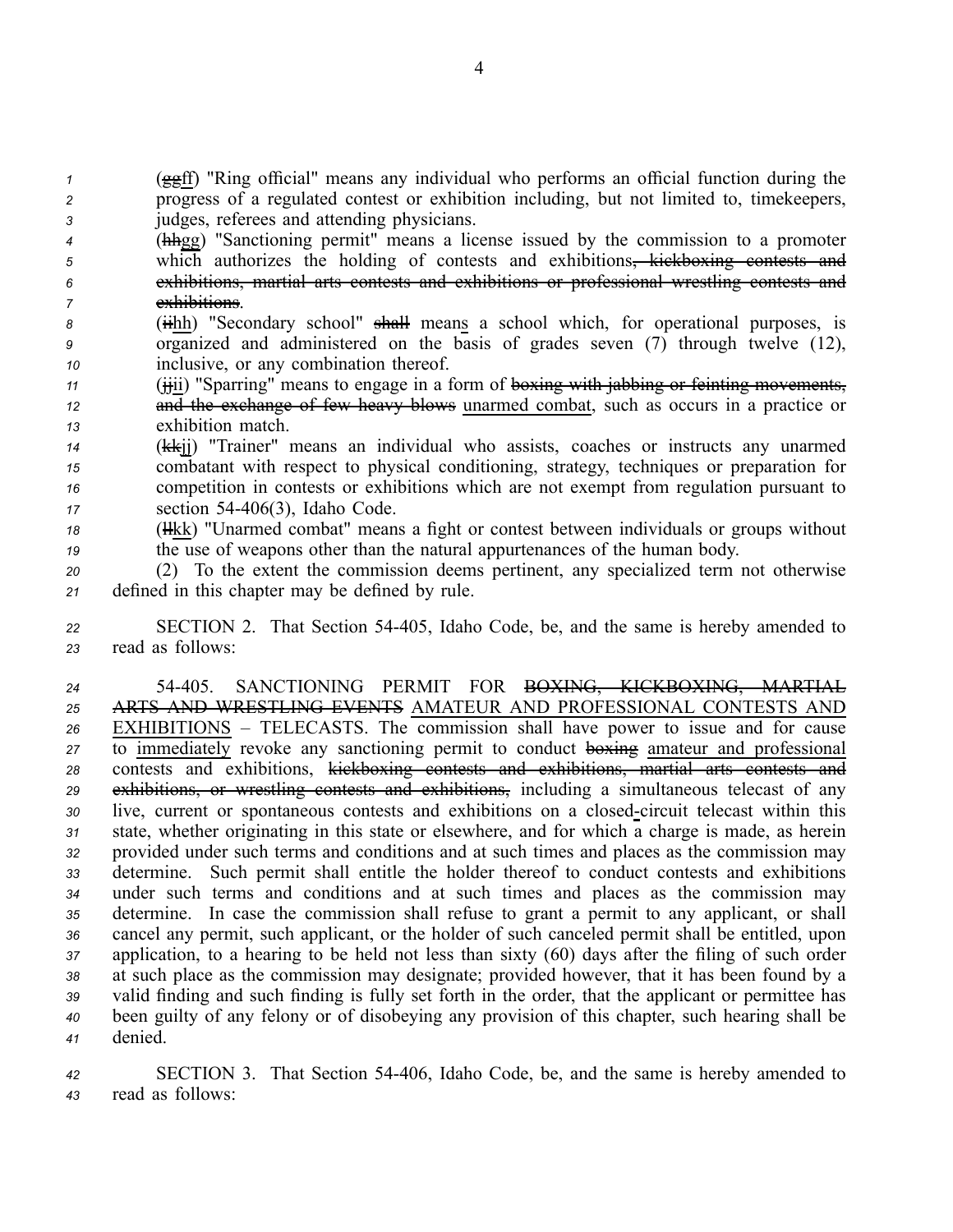54406. DUTIES OF COMMISSION – SANCTIONING PERMITS – LICENSING – EXEMPTIONS – MEDICAL CERTIFICATION. (1) The commission shall have power, and it 3 shall be its duty, to direct, supervise and control all boxing amateur and professional contests and exhibitions, kickboxing contests and exhibitions, martial arts contests and exhibitions, and wrestling contests and exhibitions conducted within the state and no such contest or exhibition shall be held or given within this state excep<sup>t</sup> in accordance with the provisions of this chapter. The commission has authority to adopt rules to implement the provisions of this chapter and to implement each of the duties and responsibilities conferred upon the commission including, but not limited to:

*<sup>10</sup>* (a) Development of an ethical code of conduct for commissioners, commission staff and *<sup>11</sup>* commission officials;

*<sup>12</sup>* (b) Facility and safety requirements relating to the ring, floor plan and apron seating, *<sup>13</sup>* emergency medical equipment and services, and other equipment and services necessary *<sup>14</sup>* for the conduct of <sup>a</sup> program of matches;

*<sup>15</sup>* (c) Requirements regarding <sup>a</sup> participant's apparel, bandages, handwraps, gloves, *<sup>16</sup>* mouthpiece and appearance during <sup>a</sup> match;

*<sup>17</sup>* (d) Requirements relating to <sup>a</sup> manager's participation, presence, and conduct during <sup>a</sup> *<sup>18</sup>* match;

- *<sup>19</sup>* (e) Duties and responsibilities of all licensees under this chapter;
- *<sup>20</sup>* (f) Procedures for hearings and resolution of disputes;
- *<sup>21</sup>* (g) Qualifications for appointment of referees and judges;
- *<sup>22</sup>* (h) Designation and duties of <sup>a</sup> knockdown timekeeper;

*<sup>23</sup>* (i) Setting fee and reimbursement schedules for referees and other officials appointed by *<sup>24</sup>* the commission or the representative of the commission; and

 (j) Establishment of criteria for approval, disapproval, suspension of approval, and revocation of approval of amateur sanctioning organizations for amateur boxing and kickboxing matches contests and exhibitions held in this state including, but not limited to, the health and safety standards the organizations use before, during and after the matches to ensure the health, safety and well-being of the amateurs combatants participating in the matches, including the qualifications and numbers of health care personnel required to be present, the qualifications required for referees, and other requirements relating to the health, safety and wellbeing of the amateurs combatants participating in the matches. The commission may adopt by rule, or incorporate by reference into rule, the health and safety standards of United States amateur boxing, inc., as the minimum health and safety standards for an amateur boxing sanctioning organization, and the health and safety standards of the international amateur kickboxing spor<sup>t</sup> association as the minimum health and safety standards for an amateur kickboxing sanctioning organization.

 (2) The commission may, in its discretion, issue or refuse to issue and for cause immediately revoke sanctioning permits to conduct, hold or give amateur and professional contests or exhibitions whether or not an admission fee is charged by any person, organization, association or fraternal society. The commission may also, in its discretion, issue or refuse to issue and for cause immediately revoke or suspend or otherwise sanction licenses for participants of sanctioned contests and exhibitions.

*<sup>45</sup>* (3) Specifically exemp<sup>t</sup> from the provisions of this chapter are all contests or exhibitions *<sup>46</sup>* which that: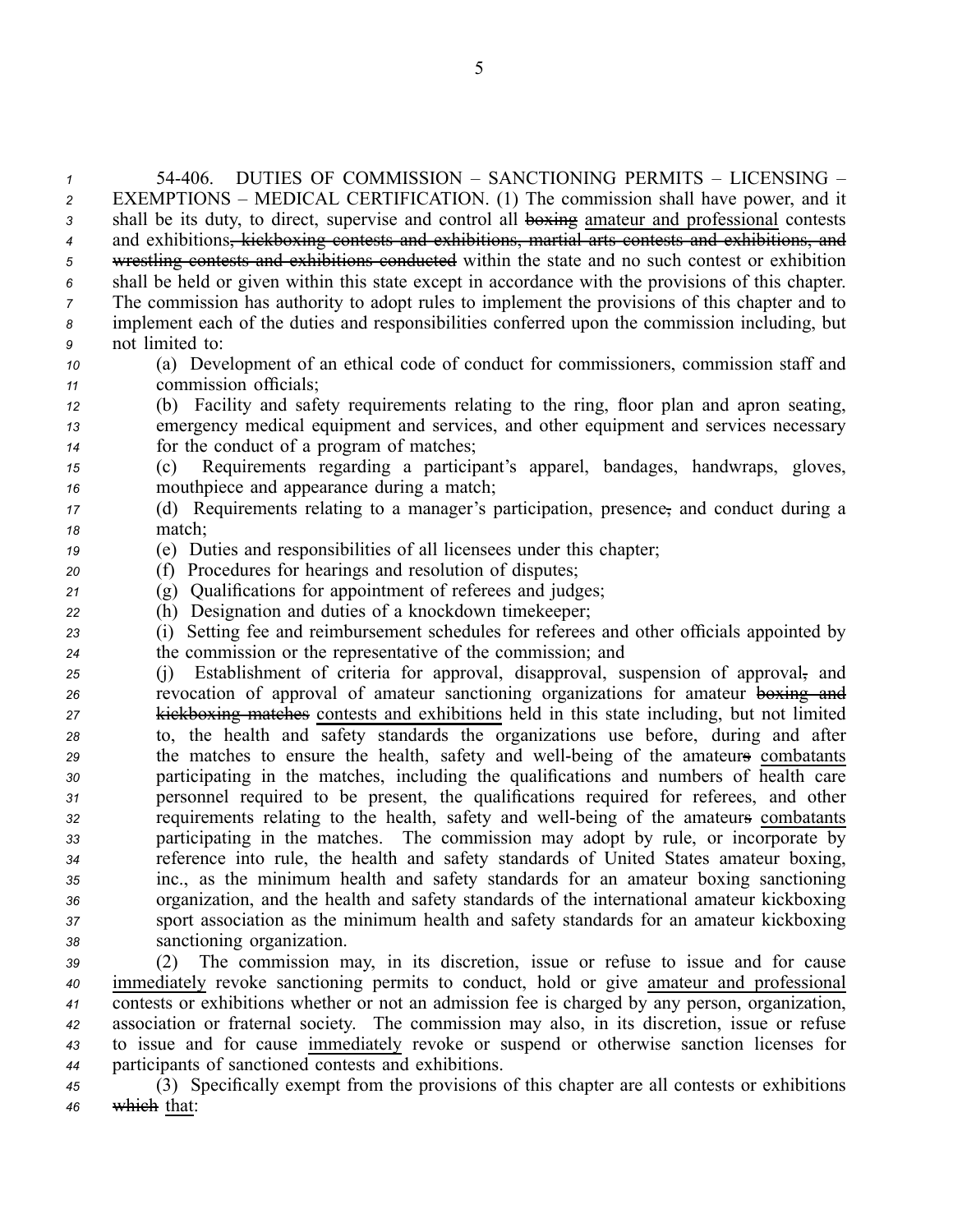*<sup>1</sup>* (a) Are contests or exhibitions conducted by any secondary school, college or university, *<sup>2</sup>* whether public or private, where all the participating contestants are bona fide students *<sup>3</sup>* enrolled in any secondary school, college or university, within or without this state; or

<sup>4</sup> (b) Are entirely contests or exhibitions, in which all **exitently** combatants are amateurs, <sup>5</sup> and which have been sanctioned as amateur athletic events contests or exhibitions by any *<sup>6</sup>* of the following associations:

- 
- 

*<sup>7</sup>* (i) United States amateur boxing, inc., also known as USA boxing, inc.;

*<sup>8</sup>* (ii) Amateur athletic union of United States, inc., also known as the national *<sup>9</sup>* amateur athletic union, the amateur athletic union and the AAU;

*<sup>10</sup>* (iii) Any other entity that the commission approves as an officially recognized *<sup>11</sup>* amateur boxing or other amateur athletic sanctioning authority, which shall be *<sup>12</sup>* subject to annual review for purposes of renewal; or

 (c) Are contests or exhibitions held under the auspices or sanction of an established nonprofit secondary school activities organization or of its public or nonprofit accredited secondary school members, or held under the auspices or sanction of an established college or university activities organization or its public or not-for-profit accredited college or university members;

 (d) Are contests or exhibitions conducted by any military installation or branch of the United States armed forces, or the state national guard, where the participants are employed by the military installation, are members of the branch of the armed forces, or the state national guard unit conducting the contest or exhibition.

22 (4) Provided, further, that every contestant combatant in any contest or exhibition exempt under the provisions of this chapter, prior to engaging in and conducting such contest or exhibition, shall be examined by <sup>a</sup> licensed physician at least once in each calendar year, or where such contest is conducted by <sup>a</sup> secondary school, college or university or organization as further described in this section, once in each academic year in which instance the physician shall also designate the maximum and minimum weights at which the contestant combatant 28 shall be medically certified to participate. Provided further, that no contestant combatant shall be permitted to participate in any such contest or exhibition in any weight classification other than that or those for which he is certificated. Provided further, that the exempted organizations shall be governed by the provisions of section 54414, Idaho Code, as that section applies to contests or exhibitions conducted by persons exempted in this section from the general provisions of this chapter. No contest or exhibition shall be conducted within this state excep<sup>t</sup> pursuan<sup>t</sup> to <sup>a</sup> license issued in accordance with the provisions of this chapter and the rules of the commission excep<sup>t</sup> as hereinabove provided.

*<sup>36</sup>* SECTION 4. That Section 54407, Idaho Code, be, and the same is hereby amended to *<sup>37</sup>* read as follows:

*<sup>38</sup>* 54407. TIME BETWEEN BOXING CONTESTS. (1) In no case may <sup>a</sup> boxing 39 contestant combatant participate in more than one (1) boxing contest or exhibition in any 40 twenty-four (24) hour period.

41 (2) Without the special permission of the commission, a boxing contestant combatant *<sup>42</sup>* may not compete in <sup>a</sup> boxing contest or exhibition in this state unless:

*<sup>43</sup>* (a) Four (4) days have elapsed since his last contest if the contest lasted for no more than *<sup>44</sup>* four (4) rounds.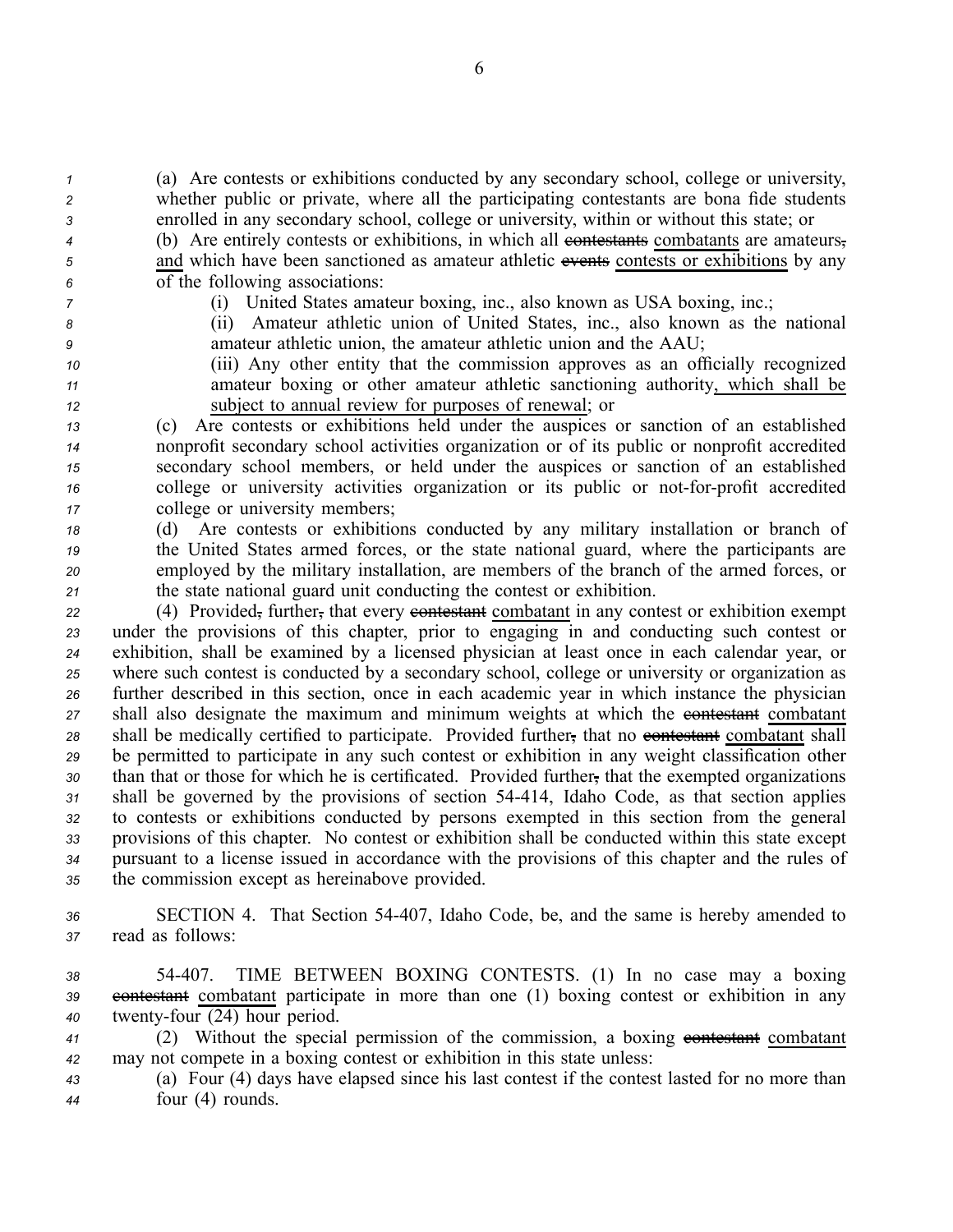(b) Seven (7) days have elapsed since his last contest if the contest lasted five (5) or six (6) rounds. (c) Fourteen (14) days have elapsed since his last contest if the contest lasted nine seven (97) or ten eight (108) rounds.  $\overline{5}$  (d) Twenty-one (21) days have elapsed since his last contest if the contest lasted nine (9) or ten (10) rounds. (e) Fortyfive (45) days have elapsed since his last contest if the contest lasted eleven (11) or twelve (12) rounds. (f) Sixty (60) days have elapsed since his last contest if the contest lasted thirteen (13) or

*<sup>10</sup>* more rounds.

*<sup>11</sup>* SECTION 5. That Section 54408, Idaho Code, be, and the same is hereby amended to *<sup>12</sup>* read as follows:

 54408. PROMOTERS – BOND OR OTHER SECURITY – MEDICAL INSURANCE. (1) Before any sanctioning permit is issued to any promoter to conduct or hold <sup>a</sup> contest or exhibition which is not exemp<sup>t</sup> from regulation pursuan<sup>t</sup> to section 54406(3), Idaho Code, the applicant shall file with the commission <sup>a</sup> bond or other form of financial security payable to the state of Idaho in an amount determined by the commission, executed by the applicant and <sup>a</sup> surety company or companies authorized to do business in this state, and conditioned upon the faithful performance by the promoter, which shall include, but not be limited to, the cancellation of <sup>a</sup> contest or exhibition without good cause as determined by the commission once the event has been approved by the commission.

 (2) The bond or other form of financial security required under this section shall guarantee the paymen<sup>t</sup> of all taxes, fees, fines and other moneys due and payable pursuan<sup>t</sup> to the provisions of this chapter and the rules of the commission including, but not limited to, the paymen<sup>t</sup> of purses to the participants, other than the promoter, any contributions for required insurance, pensions, disability and medical examinations, the repaymen<sup>t</sup> to ticketholders of purchased tickets, and if applicable, the paymen<sup>t</sup> of fees to ring officials and physicians and, in the event of the cancellation of <sup>a</sup> contest or exhibition approved by the commission without good cause, an amount determined by the commission.

 (3) After issuance of <sup>a</sup> sanctioning permit to <sup>a</sup> promoter, the commission may modify the amount of bond or other form of financial security required to ensure adequate and sufficient coverage for paymen<sup>t</sup> of taxes, fees, fines, purses, and other moneys due and payable pursuan<sup>t</sup> to the provisions of this section. Failure of any promoter to secure <sup>a</sup> modified bond or other form of financial security required pursuan<sup>t</sup> to this subsection within such period of time as the commission may prescribe, shall be grounds for revocation of the sanctioning permit of such promoter.

*<sup>37</sup>* (4) All bond proceeds collected pursuan<sup>t</sup> to the provisions of this section shall be *<sup>38</sup>* deposited in the state treasury to the credit of the occupational licenses fund.

*<sup>39</sup>* (5) Boxing and wrestling pPromoters must obtain health insurance to cover any injuries *<sup>40</sup>* incurred by participants, other than the promoter, at the time of the event.

*<sup>41</sup>* SECTION 6. That Section 54410, Idaho Code, be, and the same is hereby amended to *<sup>42</sup>* read as follows: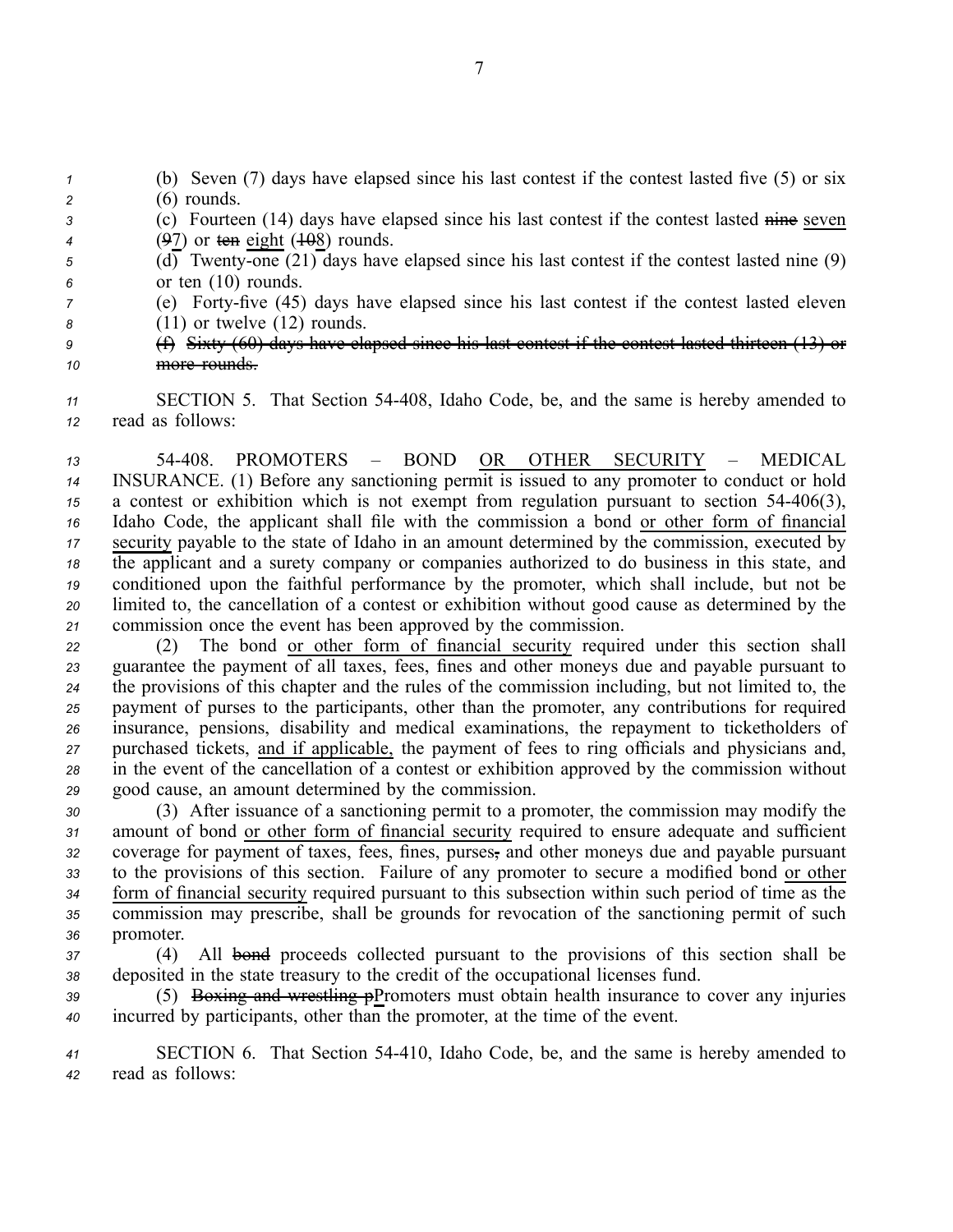54410. ISSUANCE OF A LICENSE OR SANCTIONING PERMIT. Upon the approval by the commission of any application for <sup>a</sup> license or sanctioning permit, as hereinabove provided, and the filing of the bond or other form of financial security the commission shall forthwith issue such license or sanctioning permit.

*<sup>5</sup>* SECTION 7. That Section 54411, Idaho Code, be, and the same is hereby amended to *<sup>6</sup>* read as follows:

 54411. STATEMENT AND REPORT OF EVENT – TAX ON GROSS RECEIPTS. (1) Any promoter as herein provided shall, within seven (7) days prior to the holding of any contest or exhibition, file with the commission <sup>a</sup> statement setting forth the name of each contestant professional combatant, his manager or managers and such other information as the 11 commission may require. Participant changes within a twenty four (24) hour period regarding <sup>a</sup> wrestling exhibition may be allowed after notice to the commission, if the new participant holds a valid license under this chapter. Within seventy-two (72) hours after the termination of any contest or exhibition the promoter shall file with the commission representative <sup>a</sup> gross receipts report, duly verified as the commission may require showing the number of tickets sold for such contest or exhibition, the price charged for such tickets and the gross receipts thereof, and such other and further information as the commission may require. The promoter shall pay to the commission at the time of filing the above repor<sup>t</sup> <sup>a</sup> tax equal to five percen<sup>t</sup> (5%) of the gross receipts for deposit by the commission.

*<sup>20</sup>* (2) The number of complimentary tickets shall be limited to two percen<sup>t</sup> (2%) of the total *<sup>21</sup>* tickets sold per event location. All complimentary tickets exceeding this set amount shall be *<sup>22</sup>* subject to taxation.

*<sup>23</sup>* (3) Gross receipts reports signed under oath shall also include:

*<sup>24</sup>* (a) The name of the promoter;

*<sup>25</sup>* (b) The boxing contest, boxing exhibition or wrestling exhibition sanctioning permit *<sup>26</sup>* number;

*<sup>27</sup>* (c) The promoter's business address and any license or sanctioning permit number *<sup>28</sup>* required of such promoter by law;

- *<sup>29</sup>* (d) Gross receipts as specified by this section, during the period specified by this section; *<sup>30</sup>* and
- *<sup>31</sup>* (e) Such further information as the commission may require to enable it to compute *<sup>32</sup>* correctly and collect the assessment levied pursuan<sup>t</sup> to this section.

*<sup>33</sup>* (4) In addition to the information required on gross receipts reports, the commission *<sup>34</sup>* may request, and the promoter shall furnish, any information deemed necessary for <sup>a</sup> correct *<sup>35</sup>* computation of the assessment levied pursuan<sup>t</sup> to this section.

*<sup>36</sup>* (5) All levies pursuan<sup>t</sup> to this section shall be collected by the commission and shall be *<sup>37</sup>* deposited in the state treasury to the credit of the occupational licenses fund.

*<sup>38</sup>* (6) The moneys collected from the assessment levied pursuan<sup>t</sup> to the provisions of this *<sup>39</sup>* section shall be in addition to all other revenues and funds received by the commission.

*<sup>40</sup>* (7) The promoter shall compute and pay to the commission the required assessment due. *<sup>41</sup>* If the paymen<sup>t</sup> of the assessment is not postmarked or delivered to the commission as specified *<sup>42</sup>* in subsection (1) of this section, the assessment shall be delinquent from such date.

*<sup>43</sup>* (8) Of the moneys collected by the commission pursuan<sup>t</sup> to the tax authorized in *<sup>44</sup>* subsection (1) of this section, up to five percen<sup>t</sup> (5%) of said tax may be used by the *<sup>45</sup>* commission for the promotion and suppor<sup>t</sup> of amateur boxing contests and exhibitions in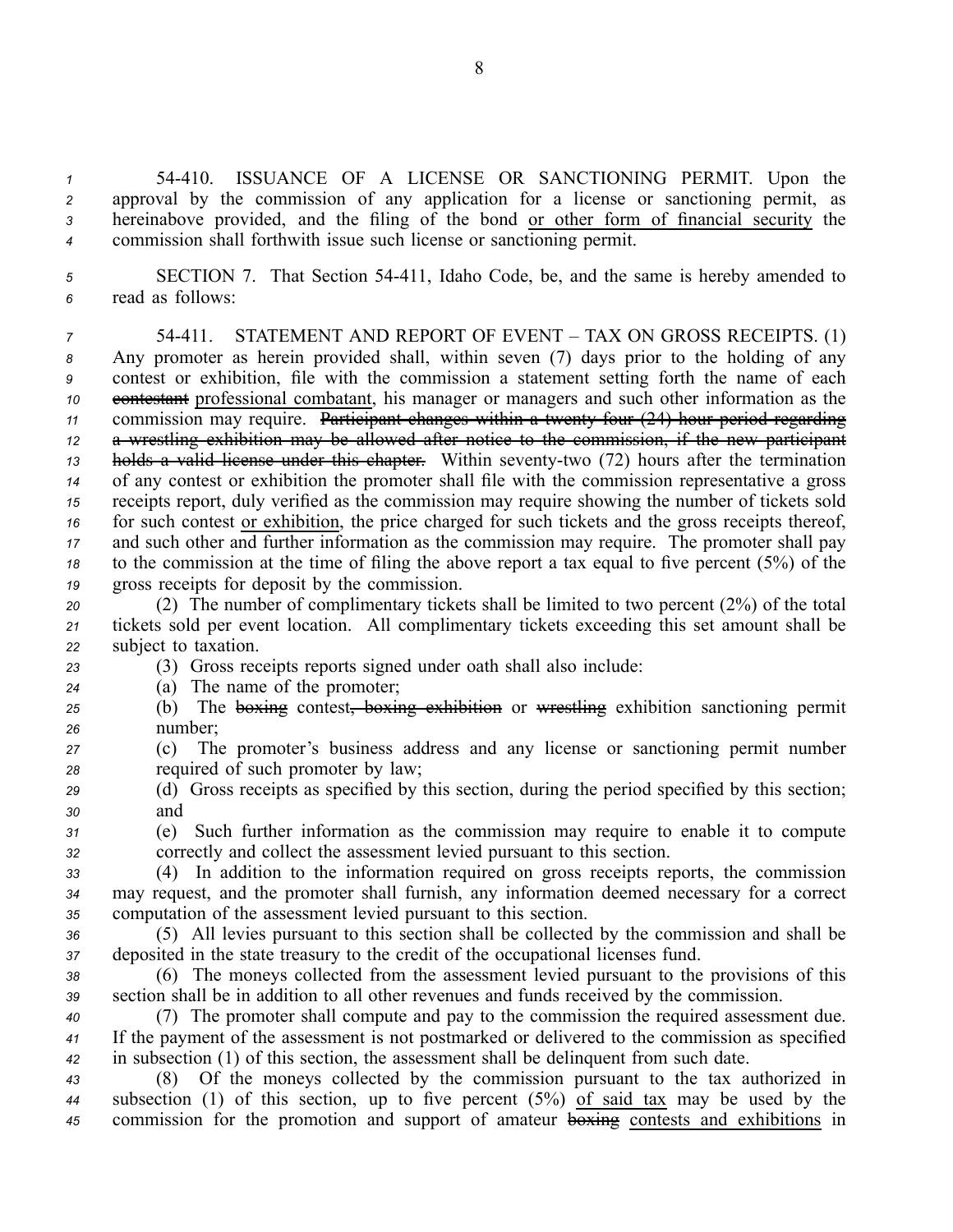*<sup>1</sup>* this state. All parties interested in receiving <sup>a</sup> distribution must submit an application to the

*<sup>2</sup>* commission which shall include the name of the person or entity applying and <sup>a</sup> detailed *<sup>3</sup>* description of what the applicant intends to do with the distribution if granted. The commission *<sup>4</sup>* shall consider all applications and assign distributions, if any, at the end of each fiscal year to

*<sup>5</sup>* those applicants the commission deems most qualified.

 (9) It shall be the duty of every promoter required to make <sup>a</sup> gross receipts repor<sup>t</sup> and pay any assessment pursuan<sup>t</sup> to the provisions of this section to keep and preserve suitable records and documents which may be necessary to determine the amount of assessment due as will substantiate and prove the accuracy of such reports. All such records shall be preserved for <sup>a</sup> period of three (3) years, unless the commission, in writing, has authorized their destruction or disposal at an earlier date, and shall be open to examination at any time by the commission or by its authorized agents.

*<sup>13</sup>* SECTION 8. That Section 54414, Idaho Code, be, and the same is hereby amended to *<sup>14</sup>* read as follows:

 54414. BOXING ROUNDS AND BOUTS LIMITED. – WEIGHT OF GLOVES. No boxing contest or boxing exhibition held in this state whether under the provisions of this chapter or otherwise shall be for more than ten (10) rounds. Each round in <sup>a</sup> contest or exhibition shall be scheduled to last for the same length of time. No one (1) round of any boxing contest or exhibition shall be scheduled for longer than three (3) minutes and there shall be not less than one (1) minute intermission between each round. In the event of bouts involving <sup>a</sup> state or regional championship, the commission may gran<sup>t</sup> an extension of no 22 more than two (2) additional rounds to allow total bouts of twelve (12) rounds, and in bouts involving <sup>a</sup> national or world championship the commission may gran<sup>t</sup> an extension of no more than five (5) additional rounds to allow total bouts of fifteen (15) rounds. No participant in any boxing contest or boxing exhibition shall be permitted to wear gloves weighing less than eight (8) ounces each; provided, however, that no participants weighing more than one hundred 27 forty seven (147) pounds shall be permitted to wear gloves weighing less than ten (10) ounces each. The commission shall promulgate rules to assure clean and sportsmanlike conduct on the par<sup>t</sup> of all participants and officials, and the proper and orderly conduct of the contest or exhibition in all respects, and to otherwise make rules consistent with this chapter, but such rules shall apply only to contests or exhibitions held under the provisions of this chapter.

*<sup>32</sup>* SECTION 9. That Section 54415, Idaho Code, be, and the same is hereby amended to *<sup>33</sup>* read as follows:

*34* 54415. PHYSICIAN'S ATTENDANCE – EXAMINATION OF CONTESTANTS 35 COMBATANTS. (1) Each contestant combatant for a boxing contest or boxing exhibition 36 shall be examined within eight thirty-six (836) hours prior to the contest or exhibition by a *<sup>37</sup>* physician appointed by the commission. The physician shall forthwith and before such contest *<sup>38</sup>* or exhibition repor<sup>t</sup> in writing and over his signature the physical condition of each and every 39 contestant combatant to the commissioner or agent present at such contest. Blank forms of *<sup>40</sup>* physicians' reports shall be provided by the commission and all questions upon such blanks *<sup>41</sup>* shall be answered in full. At the discretion of the commission and immediately prior to <sup>a</sup> 42 contest or exhibition, the commission may require a contestant combatant to be examined by 43 a physician appointed by the commission. No contestant combatant whose physical condition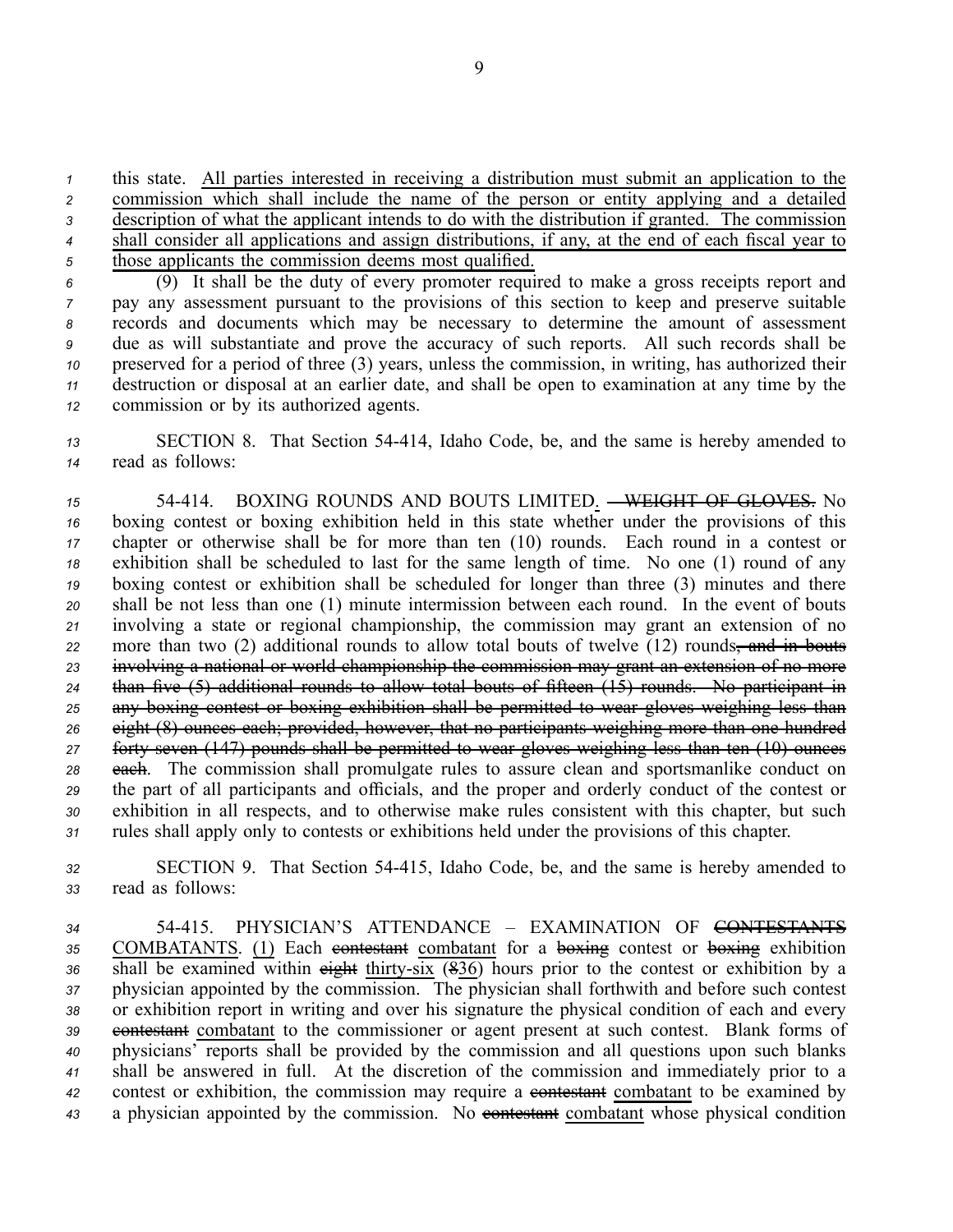is not approved by the examining physician shall be permitted to participate in any contest or exhibition. The promoter conducting such contest or exhibition shall pay the examining 3 physician a fee in the amount designated by the commission. No boxing contest, boxing exhibition or wrestling exhibition shall be held unless <sup>a</sup> physician appointed by the commission is presen<sup>t</sup> throughout the contest or exhibition. The promoter shall pay the fees, in the amount designated by the commission, of the physician who is required to be presen<sup>t</sup> at <sup>a</sup> contest or exhibition.

 (2) The commission may select any practicing physician as the examining or attending physician. The physician presen<sup>t</sup> at the contest or exhibition shall have the authority to stop any contest or exhibition when in the physician's opinion it would be dangerous for <sup>a</sup> **contestant** combatant to continue.

*<sup>12</sup>* SECTION 10. That Section 54416, Idaho Code, be, and the same is hereby amended to *<sup>13</sup>* read as follows:

 54416. ANNUAL LICENSES – FEES – REVOCATION. (1) The commission shall gran<sup>t</sup> annual licenses in compliance with the rules prescribed by the commission, and the paymen<sup>t</sup> of the fees, the amount of which is to be determined by the commission upon application, prescribed to promoters, managers, booking agents, matchmakers, ring officials, boxers, wrestlers, combatants and corner persons; provided, that the provisions of this section 19 shall not apply to contestants combatants or other persons who may participate in contests or exhibitions which are exempted from the provisions of this chapter pursuan<sup>t</sup> to section 54406(3), Idaho Code.

*<sup>22</sup>* (2) Any such license may be revoked by the commission for any cause which it shall *<sup>23</sup>* deem sufficient.

*<sup>24</sup>* (3) No person shall participate or serve in any of the above capacities unless licensed as *<sup>25</sup>* provided in this chapter.

*<sup>26</sup>* (4) The ring officials for any contest shall be designated by the commission from among *<sup>27</sup>* the active pool of licensed or appointed ring officials.

*<sup>28</sup>* (5) The ring officials for any exhibition shall be provided by the promoter and licensed *<sup>29</sup>* by the commission.

*<sup>30</sup>* SECTION 11. That Section 54417, Idaho Code, be, and the same is hereby amended to *<sup>31</sup>* read as follows:

 54417. PARTICIPATION IN PURSE – CONDUCTING SHAM BOXING EVENTS CONTESTS OR EXHIBITIONS – FORFEITURE OF LICENSE. Any person promoting boxing exhibitions or contests who shall directly or indirectly participate in the purse or fee 35 of any manager of any **boxers or any boxer** combatant and any licensee who shall conduct or 36 participate in any sham or fake **boxing** contest or exhibition shall thereby forfeit any licenses issued pursuan<sup>t</sup> to this chapter and the commission shall declare the license canceled and void and the licensee shall not thereafter be entitled to receive another such license, or any license issued pursuan<sup>t</sup> to the provisions of this chapter.

*<sup>40</sup>* SECTION 12. That Section 54418, Idaho Code, be, and the same is hereby amended to *<sup>41</sup>* read as follows: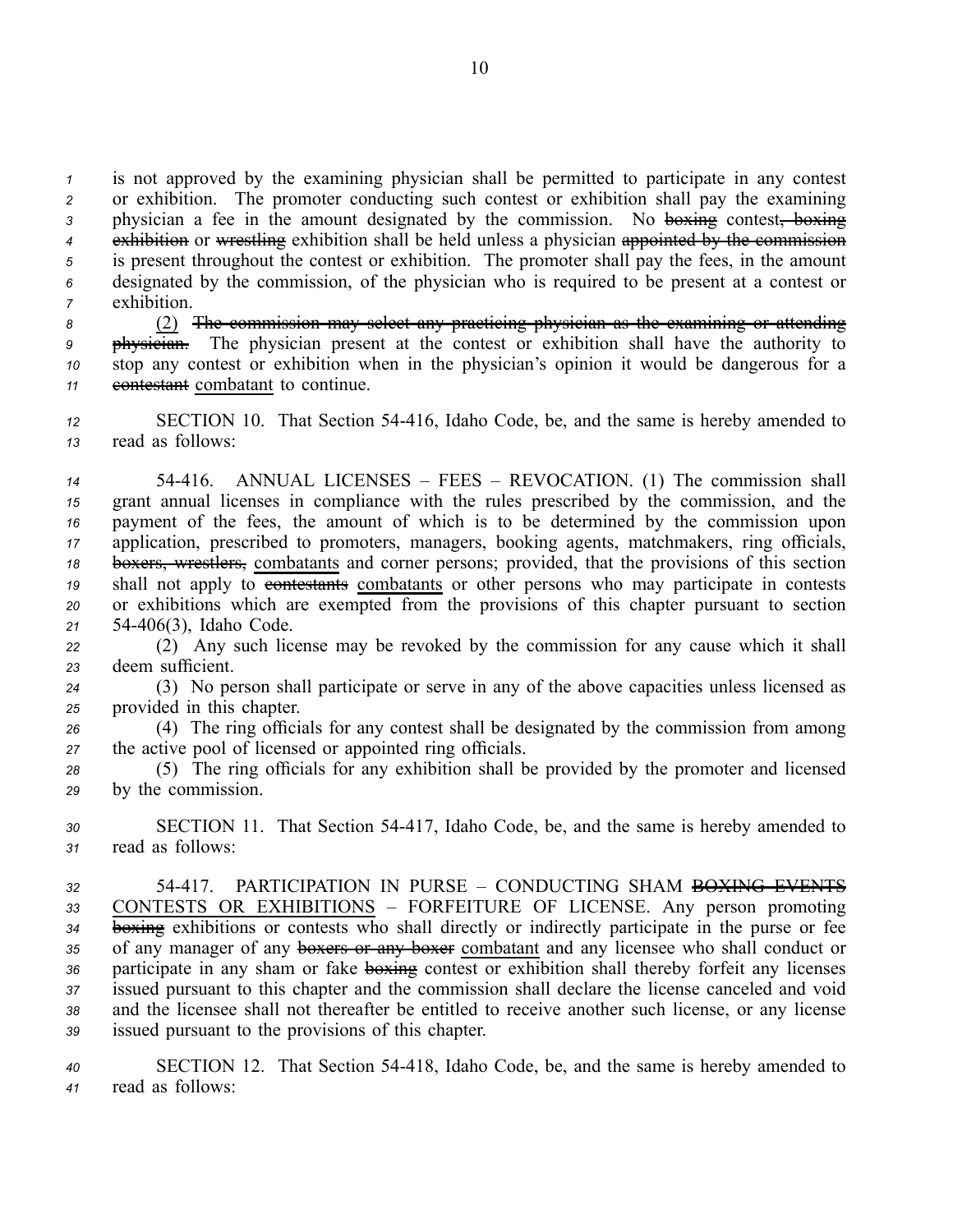54418. VIOLATION OF RULES – SHAM BOXING EVENTS CONTESTS OR EXHIBITIONS – PENALTIES. Any participant or licensee who shall participate in any sham 3 or fake boxing contest or exhibition and any licensee or participant who violates any rule of the commission shall be penalized in the following manner. For the first offense he shall be restrained by order of the commission for <sup>a</sup> period of not less than three (3) months from participating in any event contest or exhibition held under the provisions of this chapter, such suspension to take effect immediately after the occurrence of the offense, for any second offense such participant or licensee shall be forever suspended from participation in any event contest or exhibition under the provisions of this chapter.

*<sup>10</sup>* SECTION 13. That Section 54420, Idaho Code, be, and the same is hereby amended to *<sup>11</sup>* read as follows:

 54420. PROHIBITIONS – PENALTIES – INJUNCTIONS. (1) Any person conducting or participating in boxing contests or exhibitions, kickboxing contests or exhibitions, martial arts contests or exhibitions or wrestling contests or exhibitions within this state without first having obtained <sup>a</sup> license or sanctioning permit in the manner provided in this chapter is in violation of the provisions of this chapter, excepting such contests excluded from the operation 17 of the provisions of this chapter in section 54-406(3), Idaho Code.

*<sup>18</sup>* (2) It is unlawful for any promoter or person associated with or employed by any *<sup>19</sup>* promoter to destroy any ticket or ticket stub, whether sold or unsold, within three (3) months *<sup>20</sup>* after the date of any contest or exhibition.

21 (3) The striking of any individual who is not a licensed contestant combatant in that *<sup>22</sup>* particular boxing contest, boxing exhibition or wrestling exhibition shall constitute grounds for *<sup>23</sup>* suspension, revocation or both of <sup>a</sup> license issued pursuan<sup>t</sup> to the provisions of this chapter.

 (4) Any person violating any of the provisions of this chapter or the rules of the commission for which no penalty is otherwise herein provided, upon conviction, shall be guilty of <sup>a</sup> misdemeanor and shall be punished by the imposition of <sup>a</sup> fine of not more than one thousand dollars (\$1,000) or by incarceration in the county jail for not more than thirty (30) days or by both such fine and incarceration. The commission shall suspend or revoke the license of any person convicted of violating the provisions of this chapter and the rules of the commission.

 (5) In addition to other penalties provided by law if, after <sup>a</sup> hearing in accordance with the provisions of this chapter and the rules of the commission, the commission shall find any person to be in violation of any of the provisions of this chapter, such person may be subject to an administrative penalty equal to the greater of five hundred dollars (\$500) or one percen<sup>t</sup> (1%) of gross receipts received for each violation. Each day <sup>a</sup> person is in violation of the provisions of this chapter and the rules of the commission may constitute <sup>a</sup> separate violation. All administrative penalties collected pursuan<sup>t</sup> to the provisions of this subsection shall be deposited in the state treasury to the occupational licenses fund. Upon the reques<sup>t</sup> of the commission or its agent, the attorney general may institute action to enforce the administrative penalties imposed pursuan<sup>t</sup> to this subsection in the district court for Ada county.

 (6) Upon the reques<sup>t</sup> of the commission or its agent, the county prosecutor in the county where <sup>a</sup> violation has occurred or is about to occur may make application to the district court in the county for an order enjoining the acts or practices prohibited by the provisions of this chapter and the rules of the commission, and upon <sup>a</sup> showing that the person has engaged or